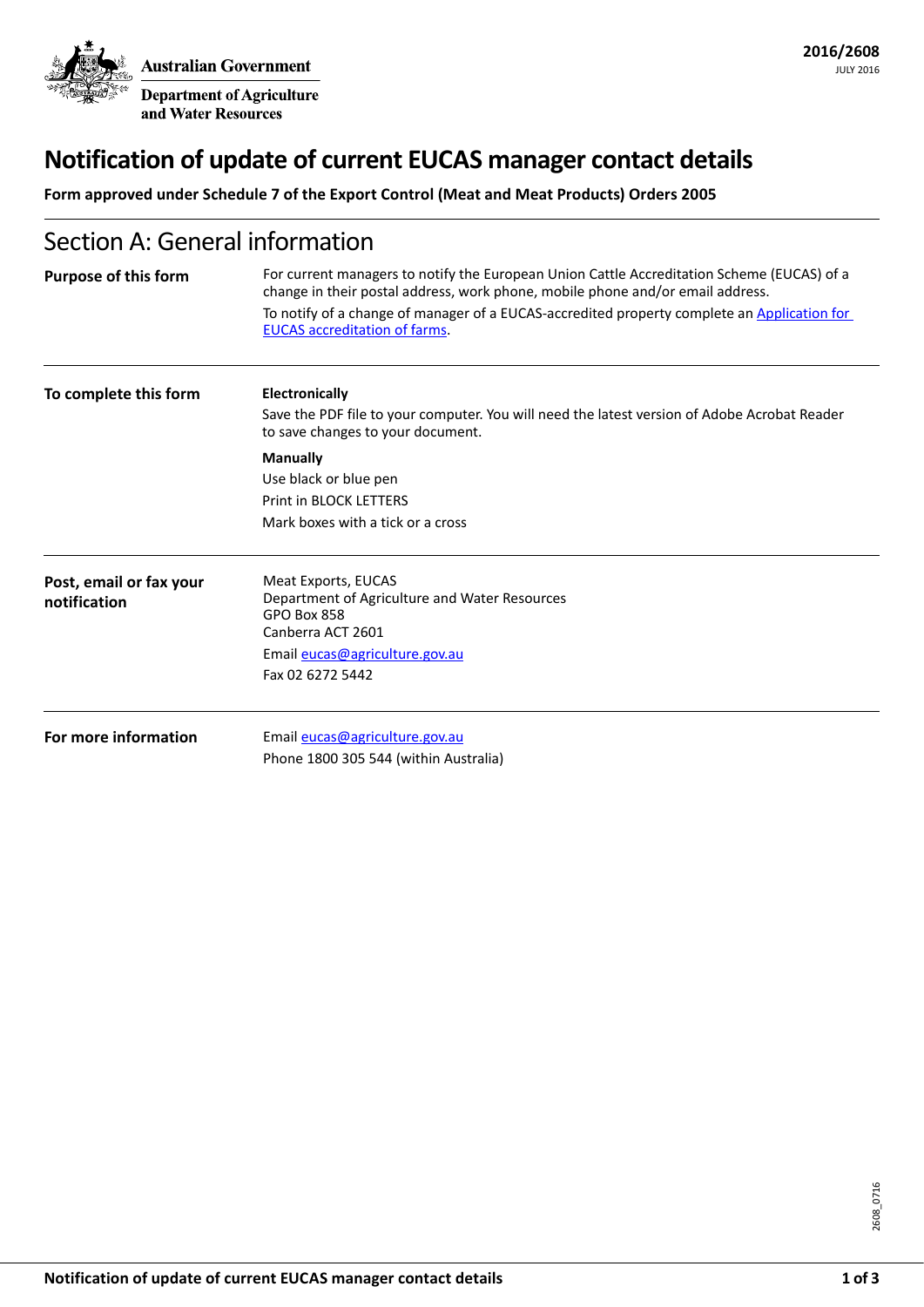## Section B: Property and manager details

#### **1 Property Identification Code (PIC)**

| 2 | <b>Manager</b> |  |
|---|----------------|--|
|   |                |  |

| Given name(s)                  | Family name     |          |  |
|--------------------------------|-----------------|----------|--|
|                                |                 |          |  |
| <b>Old contact details</b>     |                 |          |  |
| Street address                 |                 |          |  |
|                                |                 | Postcode |  |
| Suburb/town/city               | State/territory |          |  |
| Work phone (include area code) | Mobile phone    |          |  |
|                                |                 |          |  |
| Email                          |                 |          |  |
| Fax                            |                 |          |  |
|                                |                 |          |  |
| <b>New contact details</b>     |                 |          |  |
| Street address                 |                 |          |  |
| Suburb/town/city               | State/territory | Postcode |  |
|                                |                 |          |  |
| Work phone (include area code) | Mobile phone    |          |  |
|                                |                 |          |  |
| Email                          |                 |          |  |
|                                |                 |          |  |
| Fax                            |                 |          |  |

## Section C: Manager declaration

#### **To be completed by the person listed in section B.**

I understand that I must update my contact details as necessary to ensure that the EUCAS team can contact me for more information on my accreditation.

I declare that the information I have provided is true and correct.

| Signature (enter signature or type your name) | Date (dd/mm/yyyy) |
|-----------------------------------------------|-------------------|
|                                               |                   |
|                                               |                   |
|                                               |                   |
| Full name                                     |                   |